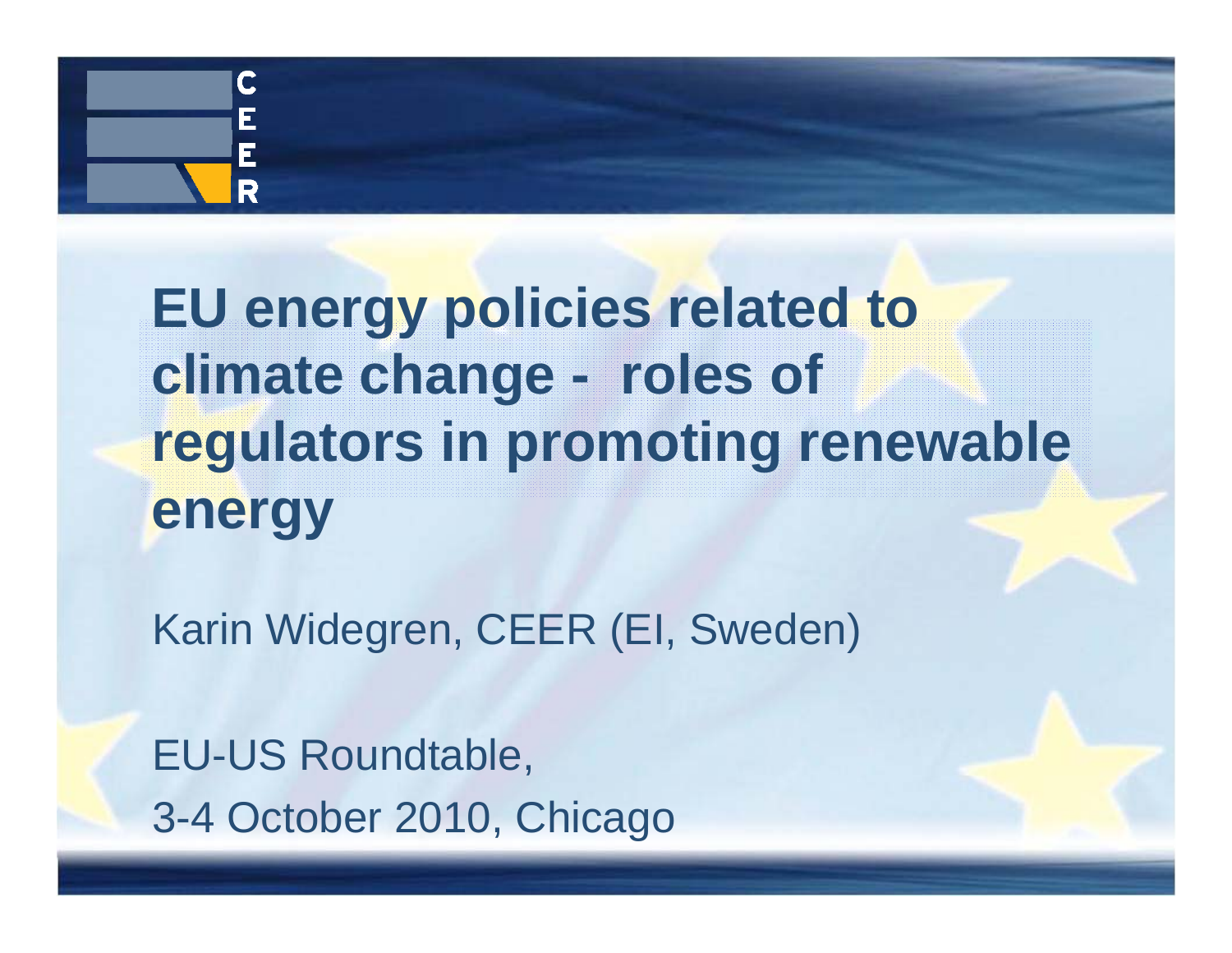# **EU energy policy related to climate change**

- EU 2020 targets agreed by Member States 2007
	- Reduce greenhouse gas emissions by 20%
	- Improve energy efficiency by 20%
	- 20% of energy from renewable sources
- EU policy instruments
	- Phase III of the EU ETS
	- EU Renewables Directive
	- New Proposal Energy Efficiency Directive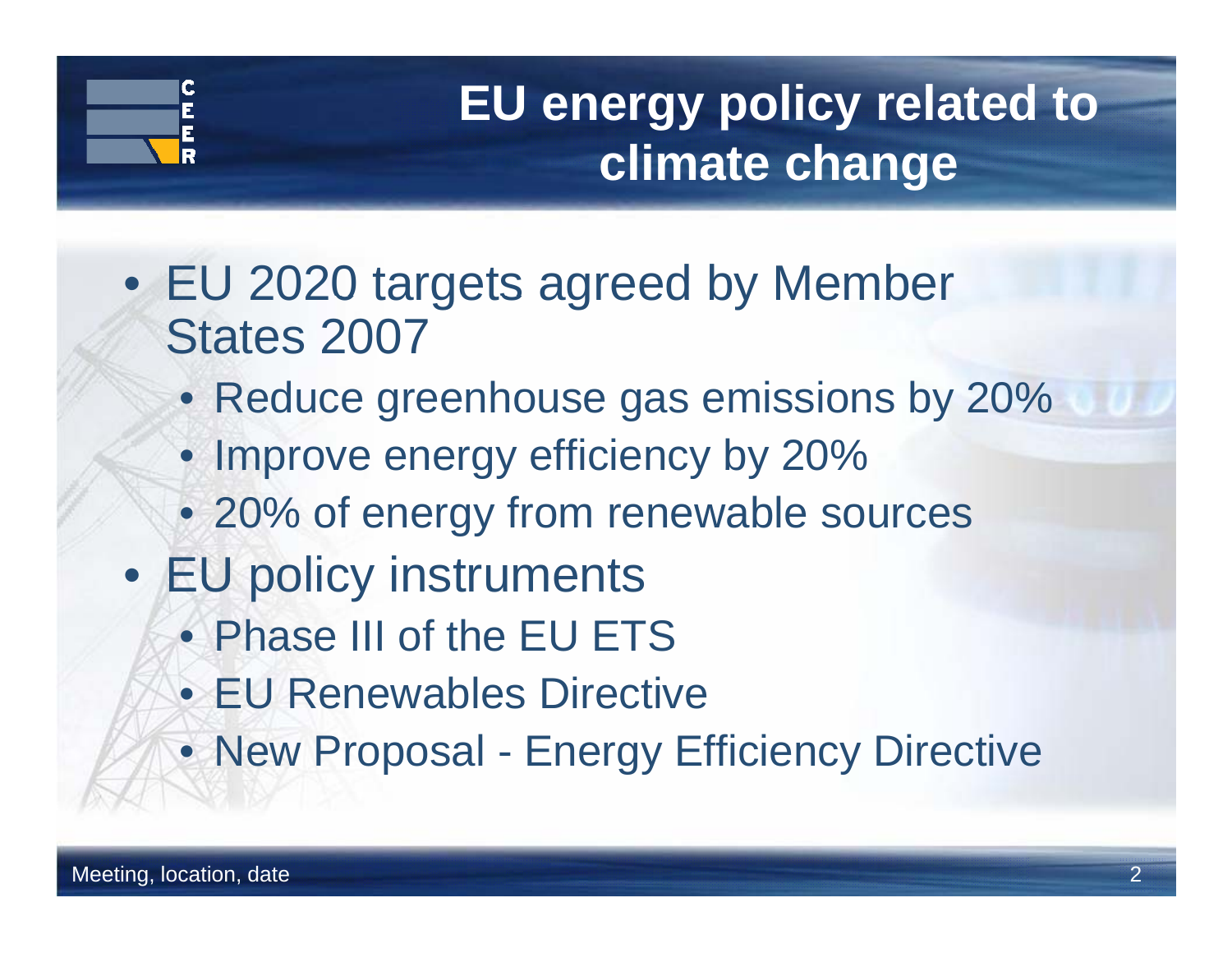## **EU Renewables Directive**

- Binding national targets combined with cooperation mechanisms
- National Renewable Energy Action Plans
- Regular reports (MS and EC)
- Establishes rules relating to administrative procedures, electricity grid connections and guarantees of origin
- No harmonization of support schemes
- Binding targets for renewables in transports incl. sustainability criteria for biofuels

C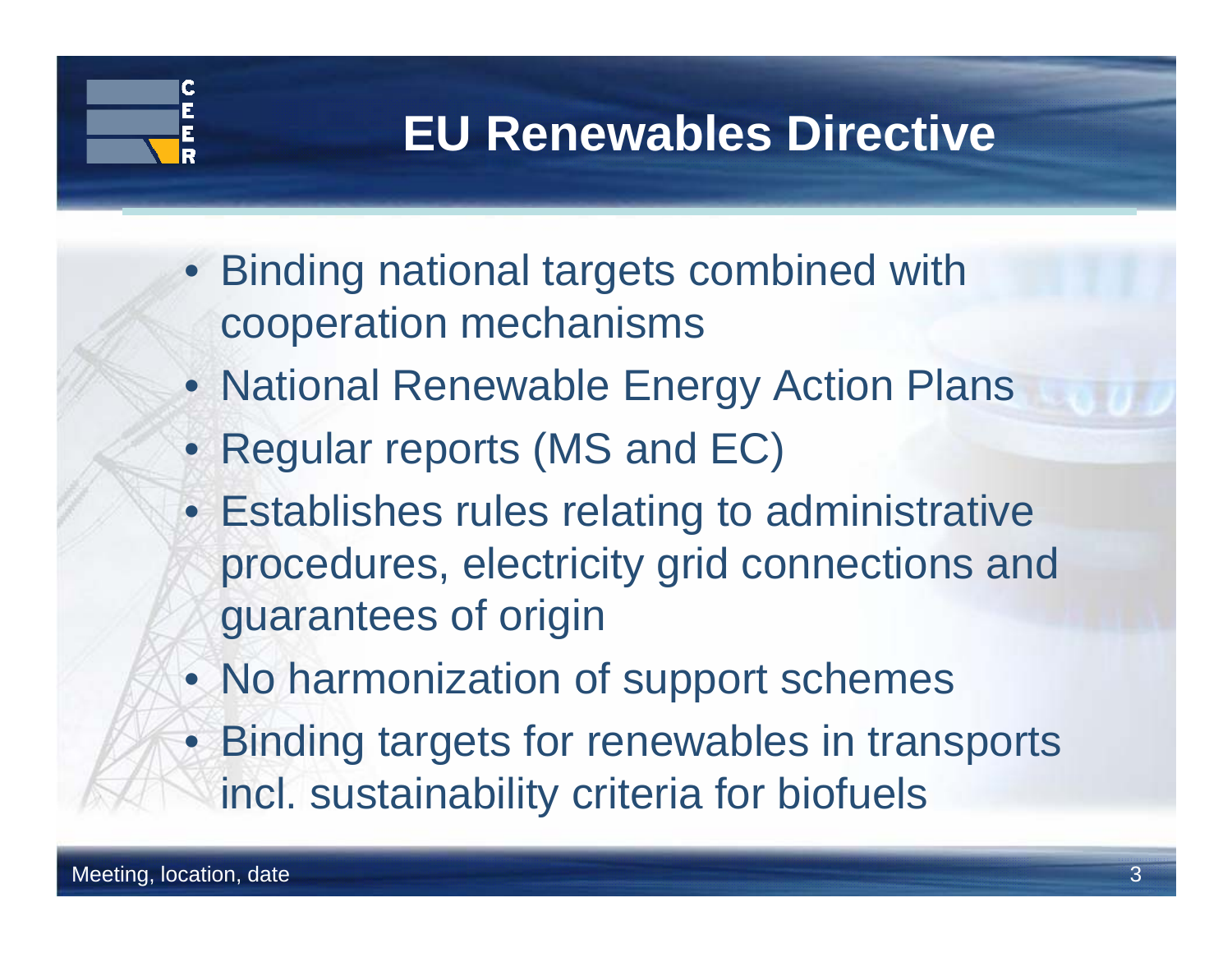### **Renewable support schemes**



Until now technology-neutral harmonisation proposals have<br>been rejected by Member States and EU Parliament

Under current RES Directive the cooperation mechanisms serve the goal of least cost resource allocation

Alternative harmonisation options need further investigation<br>regarding their impacts on policy effectiveness and costs

C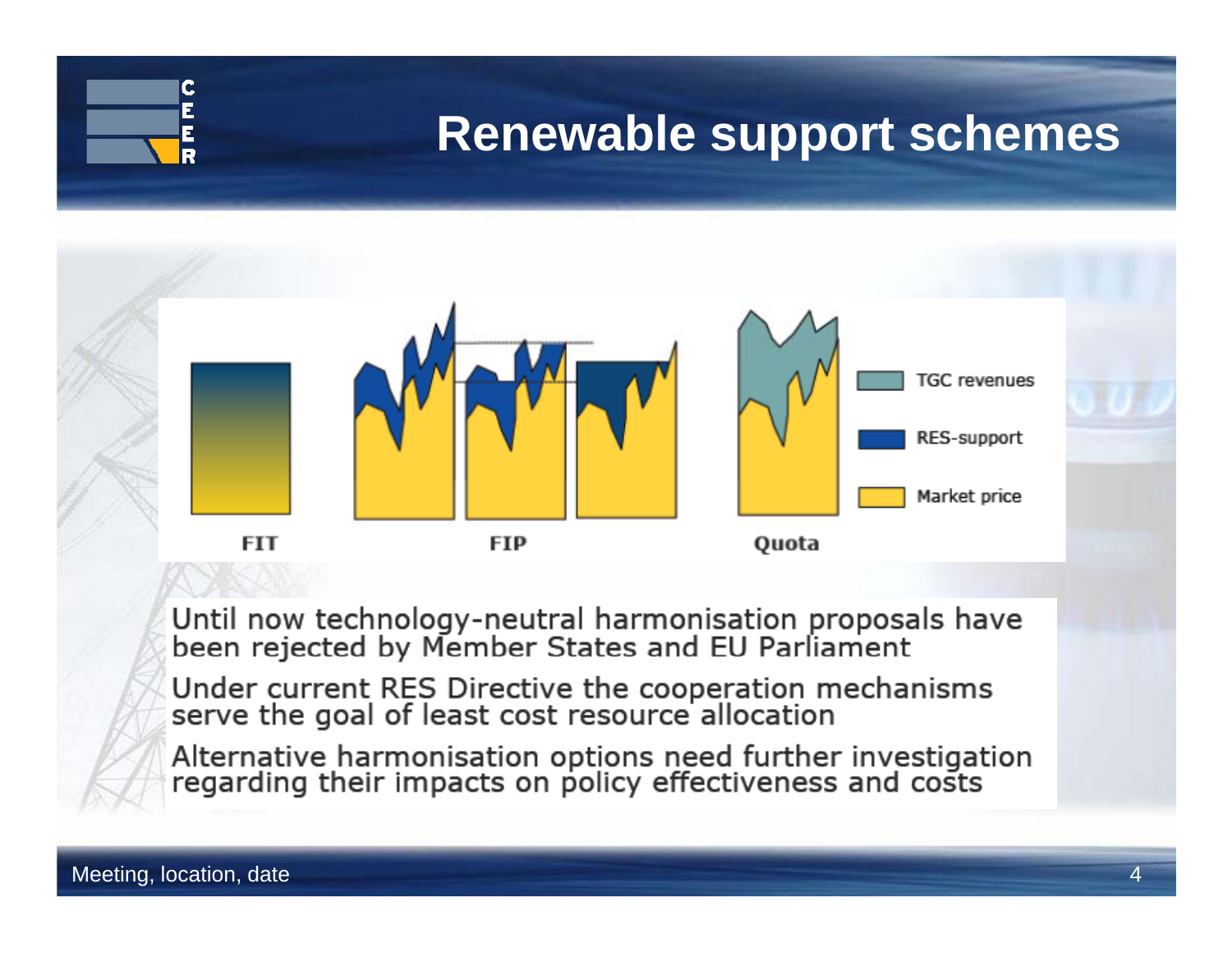

## **Renewable support schemes**

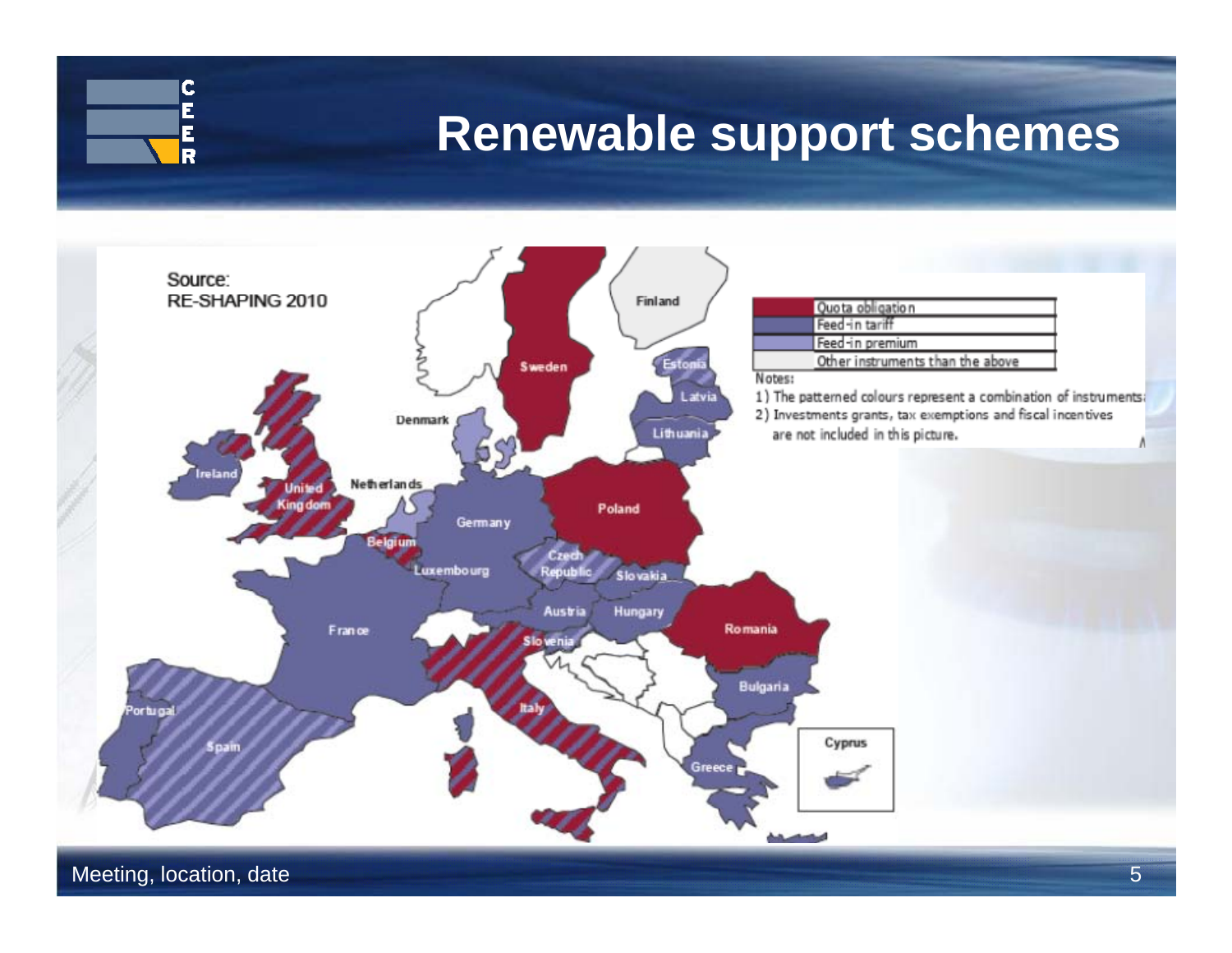# **CEER review on support schemes**

#### **Objective:**

- P) For 2009, consistent comparison of renewable electricity support schemes across Europe
- $\mathbb{R}^3$  Scope: feed-in tariffs, feed-in premium, quota obli gations (Green Certificates), investment grants only in one case; in aggregate and split by technology
- Evaluation of "premium" above average wholesale prices. Does not include impact of RES on wholesale prices per se.

P)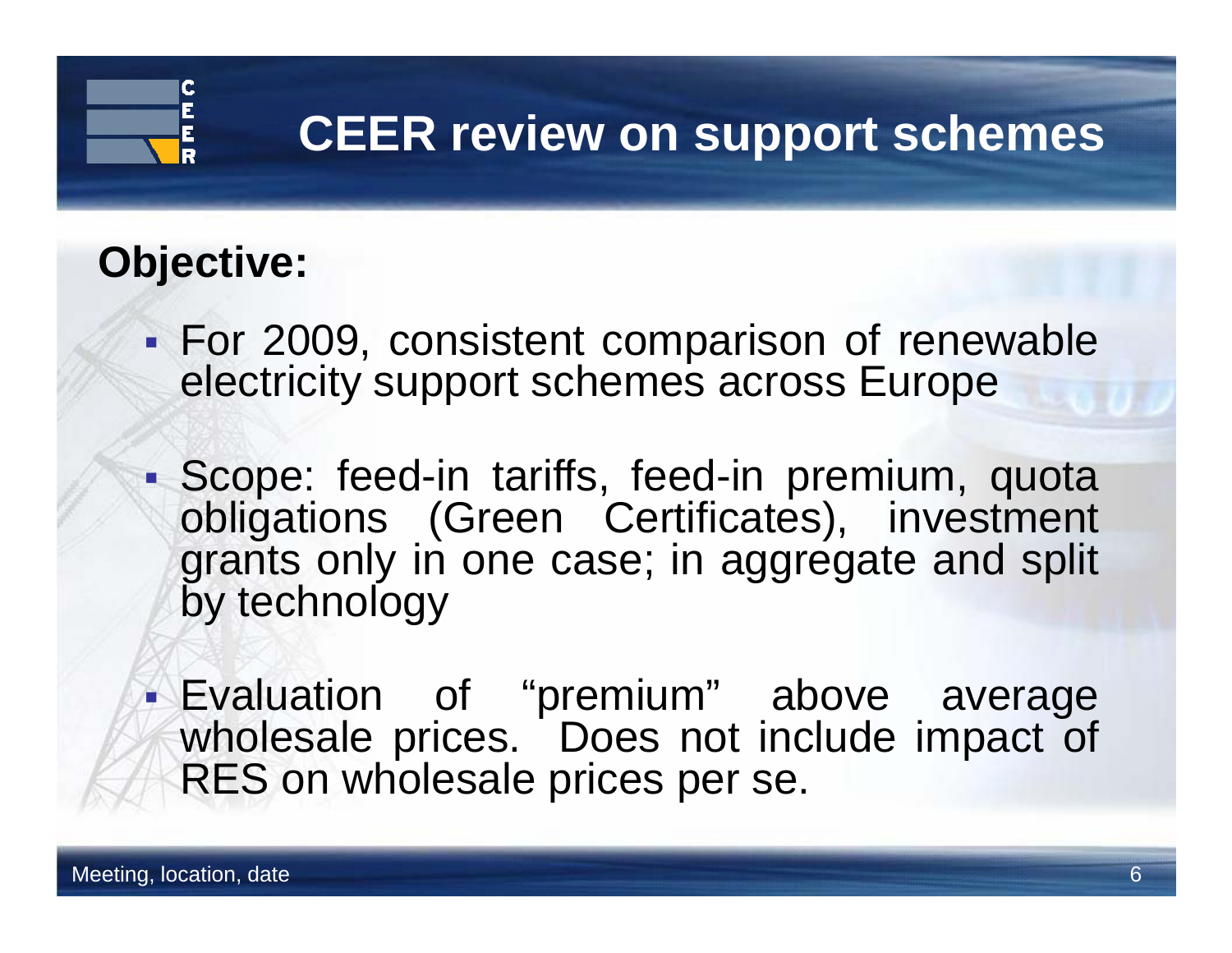#### **Average support for onshore wind**



Meeting, location, date

C Ė Ē R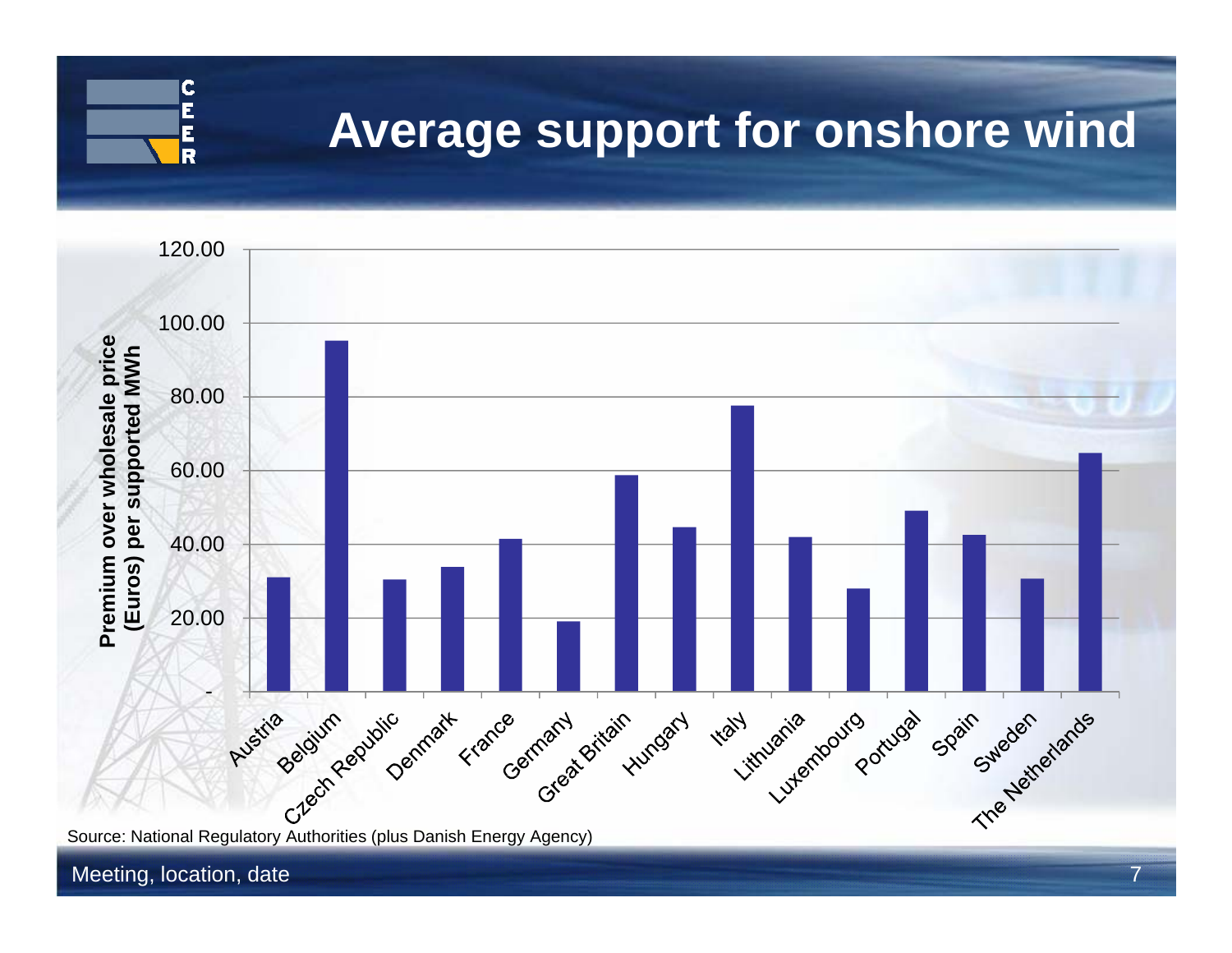### **RES support values**



Source: National Regulatory Authorities (plus Danish Energy Agency)

Meeting, location, date

C Ė Ē R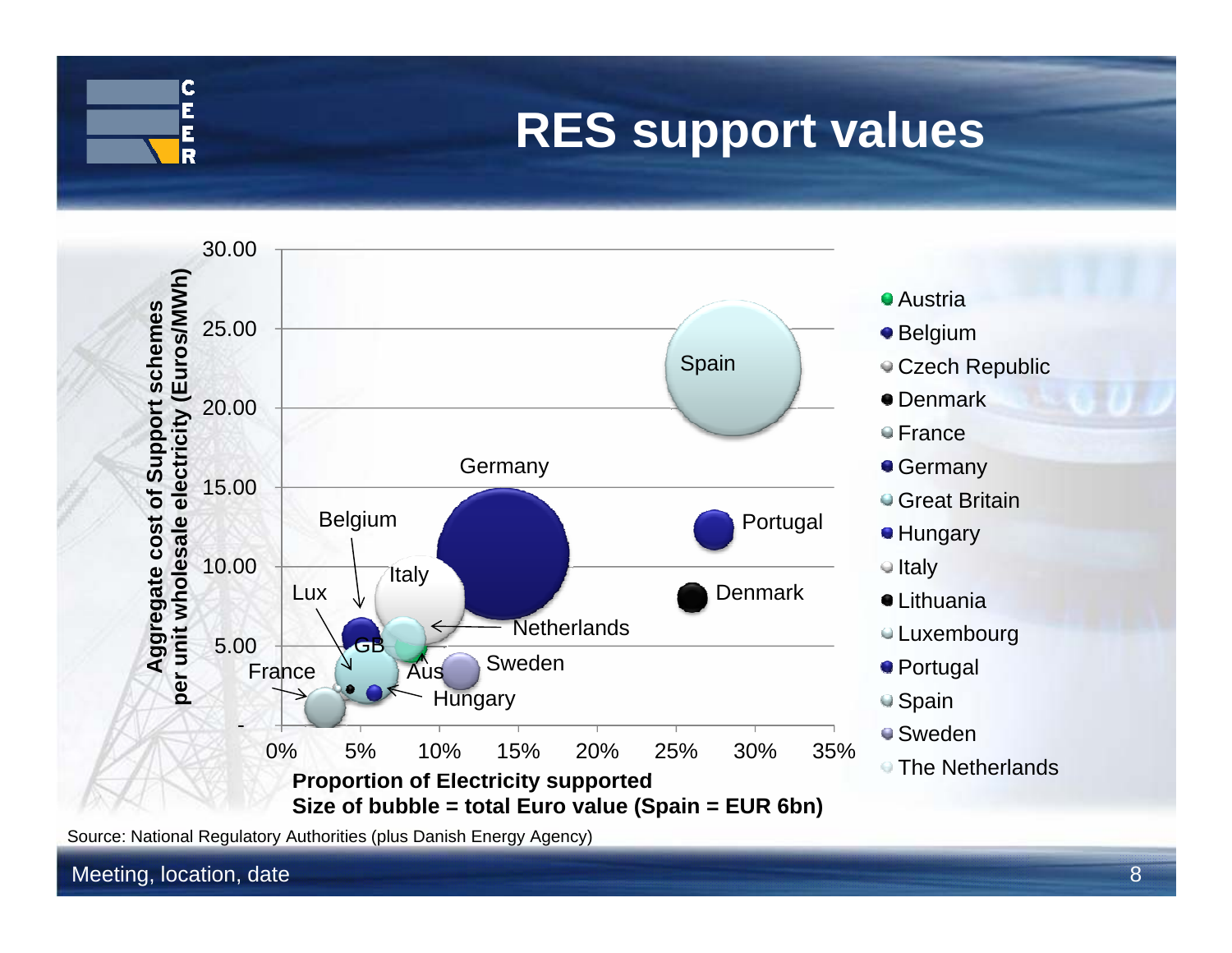# **Implications of non-harmonised RES support schemes within the EU**

#### • How do support schemes affect investment?

- How long do support schemes take to attract investment? What length of support is offered? Do support schemes distort investment signals for other generation? What are the effects of regulatory uncertainty on investment (e.g. switching schemes)?
- Do (and how) support schemes affect the wholesale markets?
	- Do (and how) they affect coupled markets? What (if any) are the consequences of lack of harmonization?
	- Study to be finalized during 2011

 $\bullet$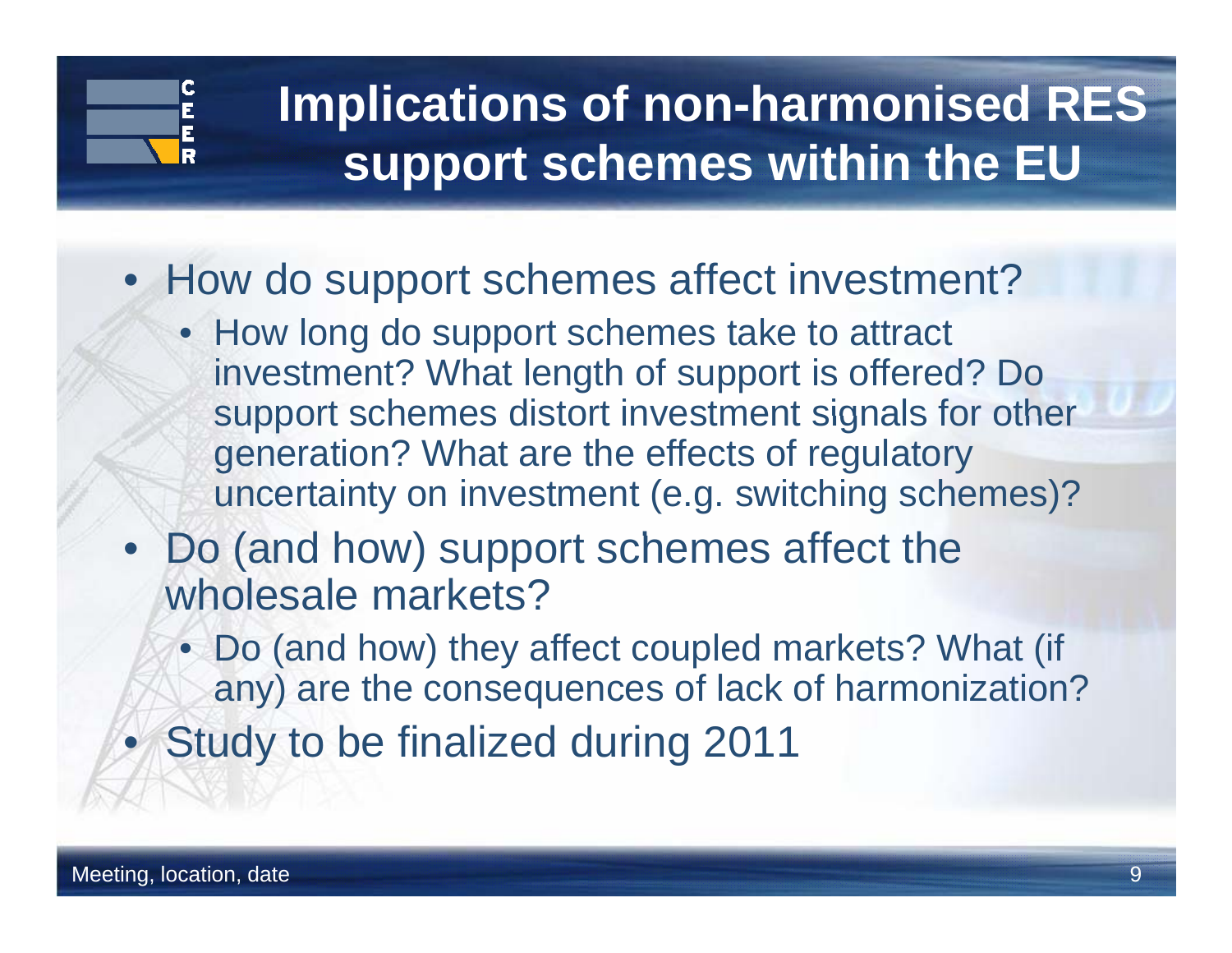## **ICER VWGII on Climate Change**

- Report on Renewable Energy and Distributed **Generation**
- Focus on challenges related to the integration of renewable generation and distributed generation into the grids and energy markets, and the regulatory solutions proposed to address these.
- Case studies from Australia, the Americas, the European Union and Africa
- Additional case studies on China, India, Brazil and South Africa
- Approval of the report is scheduled to mid November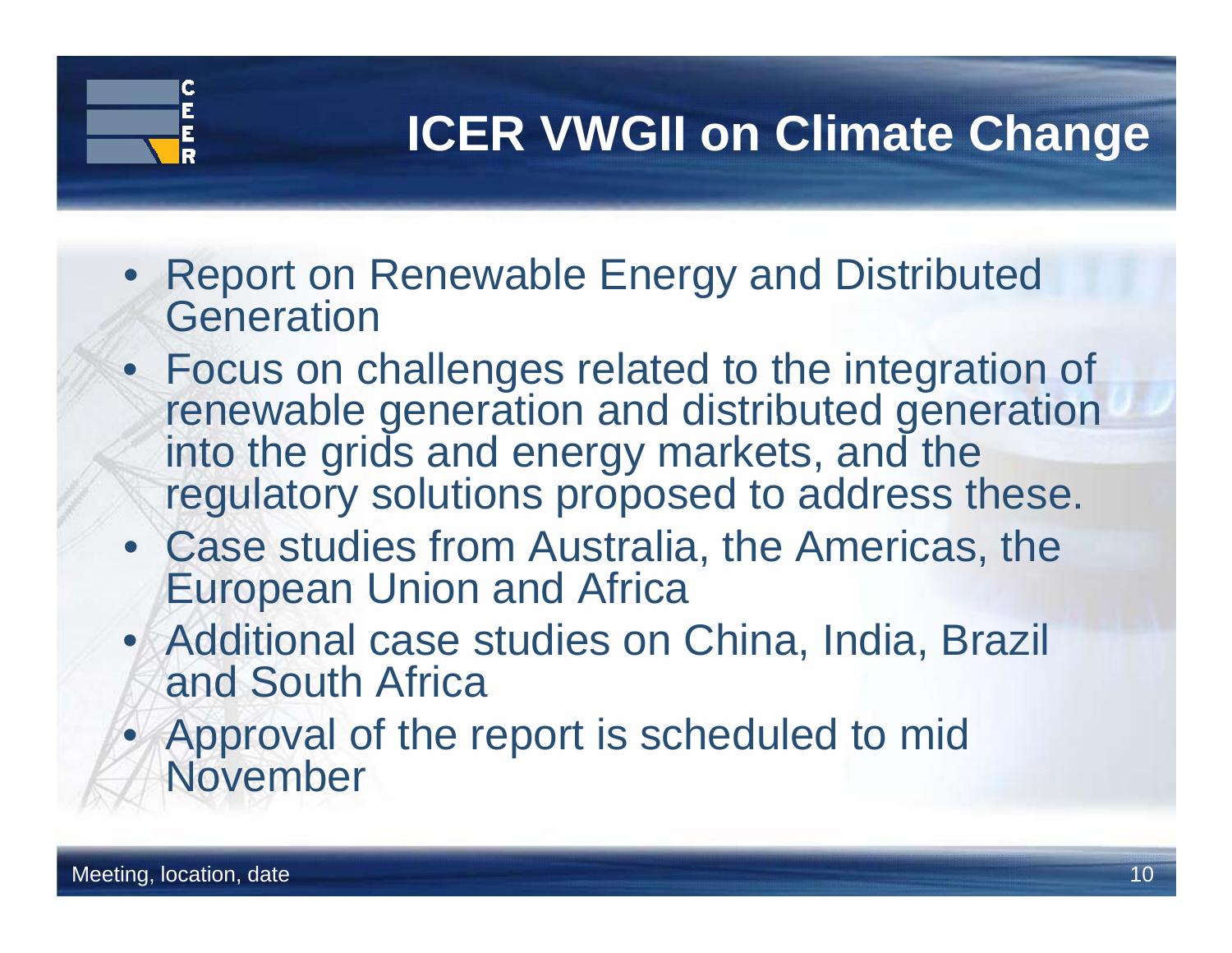# **North Seas Countries Offshore Grid Initiative (NSCOGI)**

- Scope: Find common solutions to possible future grid infrastructure developments in the North Sea
- MoU between ten North Seas Countries chaired by Governments (rotating)
- Governed by Steering Committee and Program Board
- Three working groups
	- WG 1 Grid configuration and integration
	- WG 2 Market and regulatory issues
	- WG 3 Planning and authorization procedures
- • Deliverables: June 2011, December 2011, June 2012, December 2012 (final)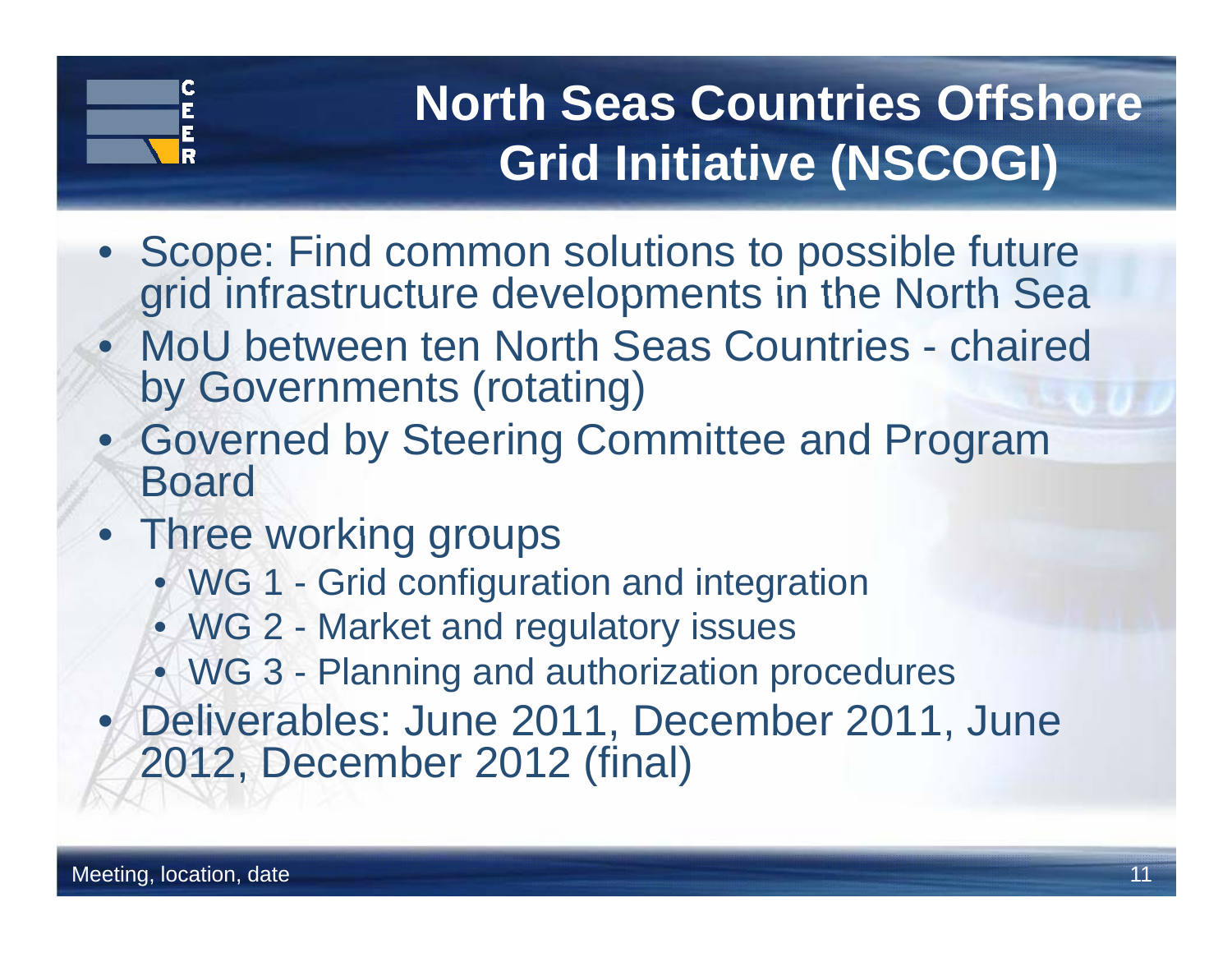## **Future Challenges - Conclusions**

- EU renewable targets will result in large volumes of intermittent production and flows
	- Need to secure effective utilization of the network (smart grids) and the "right" cross border capacity
	- Need for support systems with locational signals?
- $\bullet$  Large volumes of renewable production from different sources influenced by different support schemes
	- Support schemes influence responses to market signals: affect maximum and minimum prices etc.
	- Increased volatile prices and price spikes
		- Need for capacity markets?

 $\bullet$